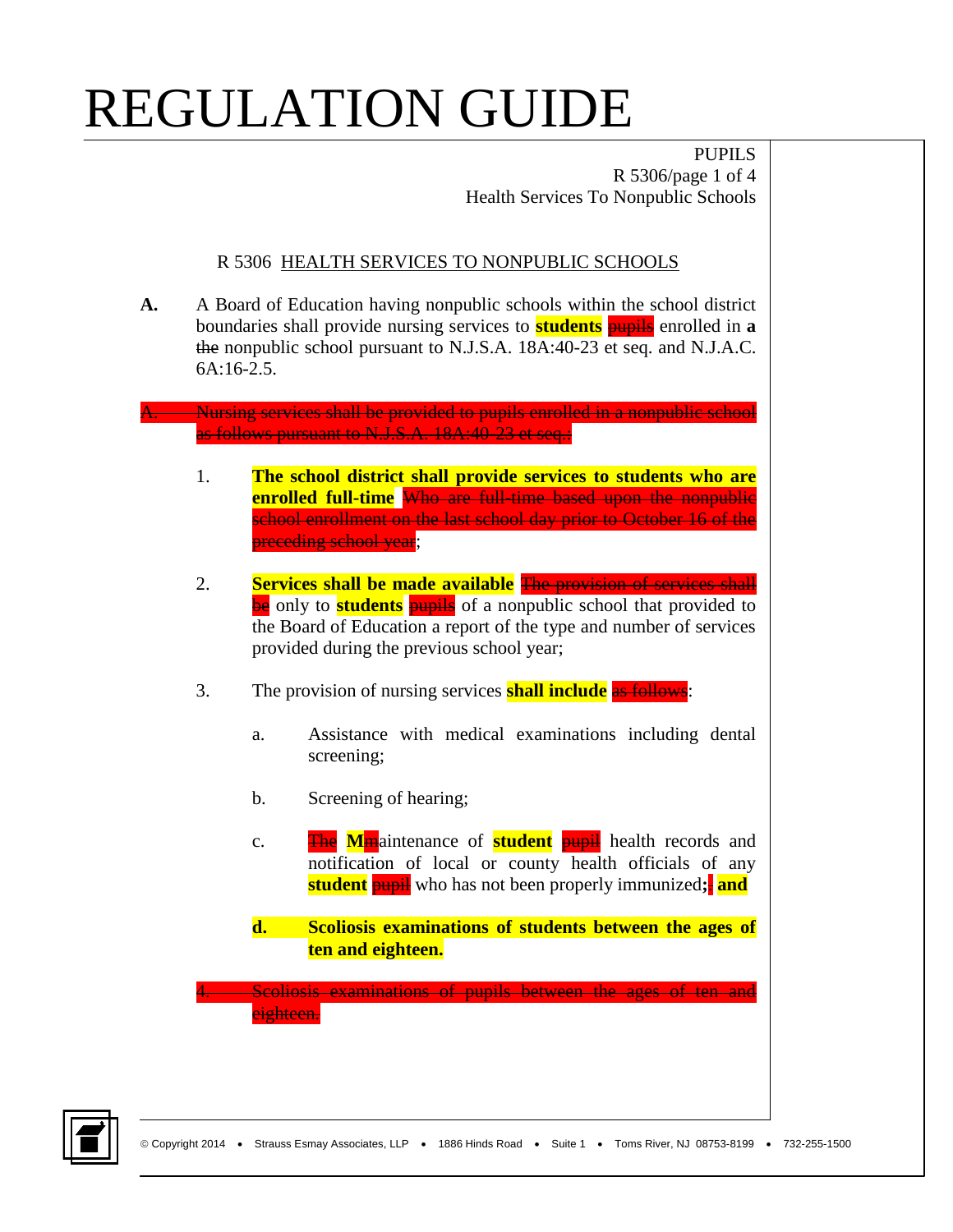PUPILS R 5306/page 2 of 4 Health Services To Nonpublic Schools

- B. The Board of Education shall provide for the extension of emergency care provided to public school **students** pupils **and** to **full-time** those **nonpublic school students** pupils who are enrolled full-time in the nonpublic school who are injured or become ill at school or during participation on a school team or squad pursuant to N.J.A.C. 6A:16-1.4  $\frac{and}{(a)}$  2.1(a)4.
- C. The Board of Education may provide additional services to those required under A. above under the following conditions:
	- 1. Such **A**additional medical services may only be provided **only** when all basic nursing services required under A. and B. above have been **provided** or will be provided;
	- 2. Such **A**additional medical services may include the necessary equipment, materials, and services for immunizing **from diseases for students pupils** who are enrolled full-time in the nonpublic school **from diseases** as required by N.J.A.C. 8:57-4. Immunization of Pupils in School;
	- 3. Equipment comparable to that  $\frac{1}{2}$  used in the school district may be purchased by the school district to loan without charge to the nonpublic school for the purpose of providing services under **N.J.A.C. 6A:16-2.5** this section. However, such equipment shall remain the property of the district Board of Education; and
	- 4. Costs of supplies comparable to that **in** used in the school district and transportation costs may be charged to the funds allocated for each participating nonpublic school provided **that they the costs** are directly related to the provision of the required basic nursing services and **the permitted** additional medical services which may be provided.
- D. **Nursing services Health services** shall be provided by a registered nurse licensed in the State of New Jersey who is an employee of the school district, an employee of a third-party contractor, or an independent contractor.
- E. The **nursing** health services provided to a nonpublic school **students** pupil shall not include instructional services.

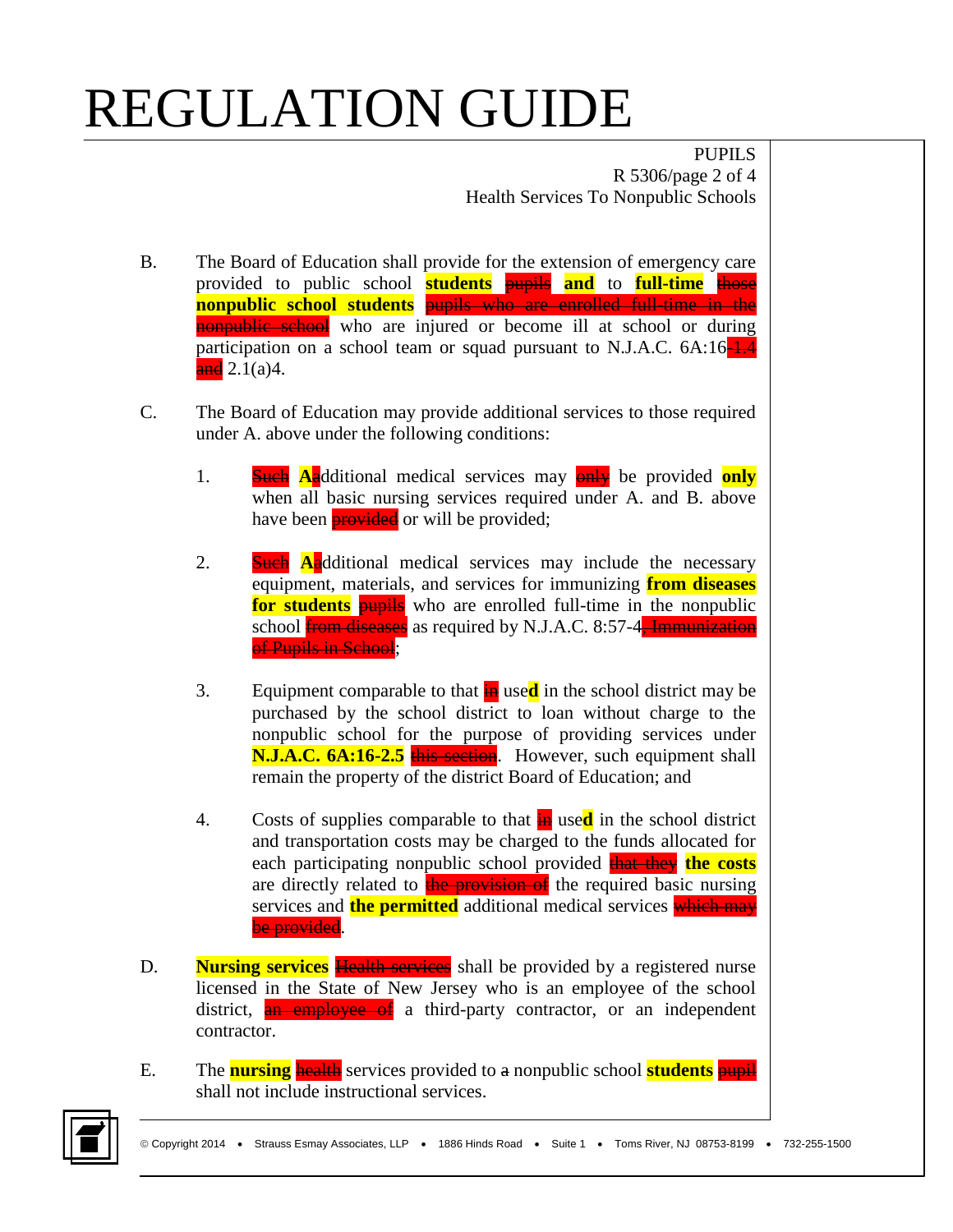PUPILS R 5306/page 3 of 4 Health Services To Nonpublic Schools

- F. A nonpublic school may decline nursing services required **or permitted**  under N.J.A.C.  $6A:16-2.5$  by submitting **notification** to the Board of Education **notification** signed by the Chief School Administrator of the nonpublic school pursuant to N.J.S.A. 18A:40-29.
- G. A **student pupil** who is enrolled in a nonpublic school and whose parent(s) or legal guardian(s) objects to the **student** pupil receiving any services provided under N.J.A.C. 6A:16-2.5 shall not be compelled to receive the services except for a physical or medical examination to determine whether the **student pupil** is ill or infected with a communicable disease pursuant to N.J.S.A. 18A:40-30.
- H. The Board of Education shall consider the provision of health services based upon the following:
	- 1. The funding for services shall be based upon the nonpublic school enrollment on the last school day prior to October 16 of the preceding school year;
	- 2. The provision of services shall be only to a **student** pupil of a nonpublic school that provided to the Board of Education a report of the type and number of services provided during the previous school year; and
	- 3. The funds expended by the Board of Education for administrative costs shall be limited to the actual costs or six percent of the funds allocated for each participating nonpublic school, whichever is less.
- I. The Superintendent or designee shall confer annually with the administrator of the nonpublic school for the following purposes:
	- 1. To advise the nonpublic school of the amount of funds allocated to it the nonpublic school by the Department of Education or otherwise made available by the school district for the provision of health services for the full-time **students pupils** enrolled in the nonpublic schools;
	- 2. To agree on the basic health services **that shall** to be provided and **the** additional medical services **that** which may be provided as set forth in N.J.S.A.18A:40-23 et seq.;